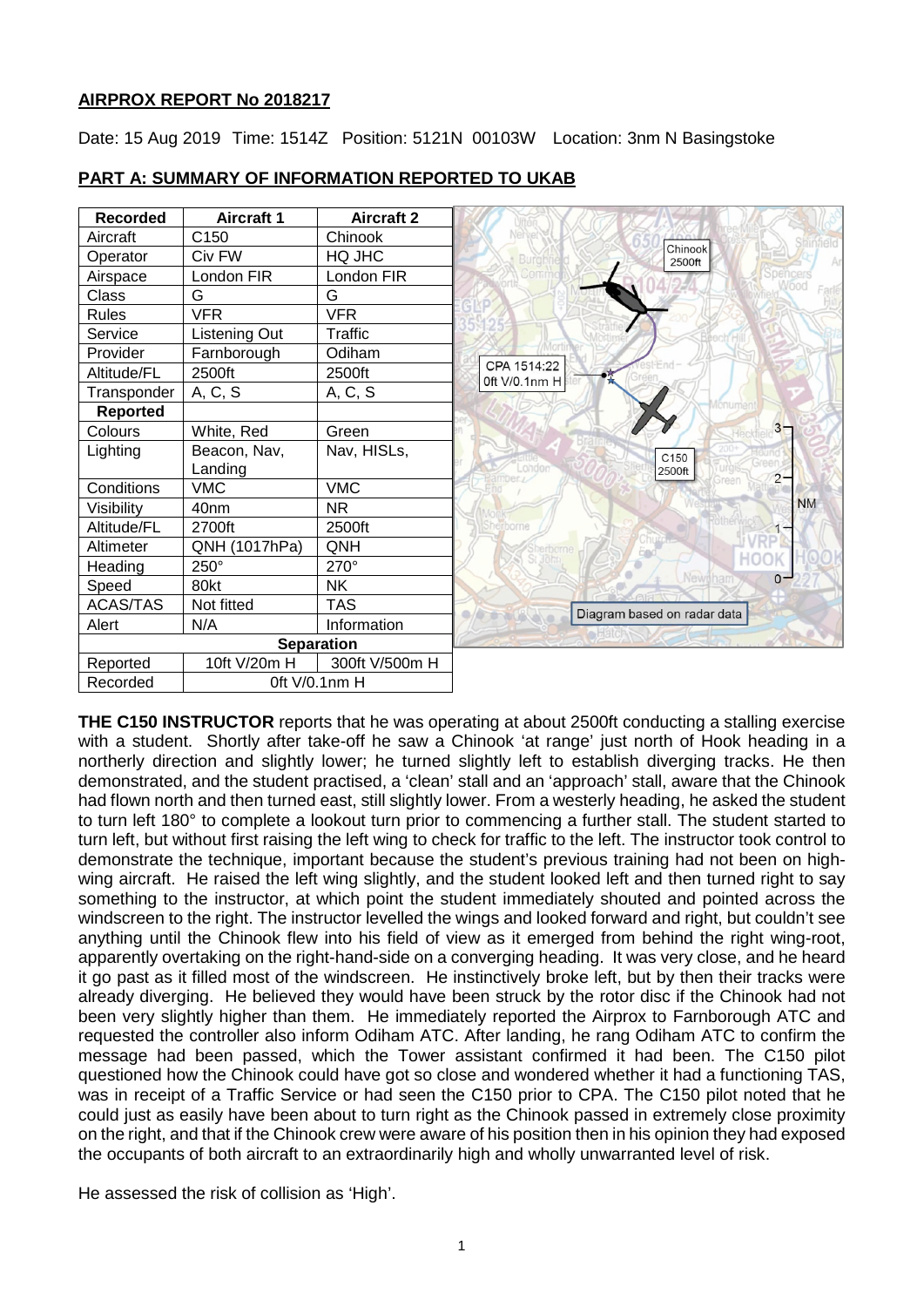**THE CHINOOK PILOT** reports that he was conducting IF/GH at medium-level during an IRT and receiving a Traffic Service from Odiham. He was operating in the block surface-to-3500ft, but exact heights and speeds were not known because the event had occurred 2 weeks previously. An aircraft had been called by ATC and the crew acquired it visually and on TAS; it was a reasonable separation and below the Chinook and caused him no concerns. The Captain elected to continue the turning manoeuvre, keeping the traffic in sight throughout. At no point was the other aircraft close enough to cause concern in his opinion. No avoiding action was required because they were visual throughout and in a flight profile that was taking them away from the aircraft. It appeared to him that the other pilot had the Chinook in sight because it changed its profile away from the Chinook at a sensible distance. He assessed he was in a benign, level-flight profile, visual with the other aircraft throughout and had no concerns about separation; therefore, he was very surprised that an Airprox had been reported.

He assessed the risk of collision as 'Low'.

**THE ODIHAM CONTROLLER** reports that he was working both the DIR and APP frequencies. The Chinook was general handling between the surface and 3500ft. He recalled calling the Airprox aircraft to the Chinook pilot twice, and the pilot reported visual the second time. A short time later, the two aircraft were in different positions so he called the traffic again, and the pilot replied 'sighted'. At this time the two aircraft were within  $\frac{1}{2}$  mile of each other, with around 100ft height separation showing on the radar. Shortly afterwards he received a call from Farnborough stating that the other pilot was intending to file an Airprox. He elected not to tell the Chinook pilot about the Airprox over the RT in case it became a distraction, but he did inform the pilot that there was less traffic density to the north of his position. However, the Chinook pilot elected to stay in the same area.

He perceived the severity of the incident as 'Medium'.

**THE ODIHAM SUPERVISOR** reports that he was Supervising in the ACR at the time of the incident and witnessed the events as described by the App Controller. On being notified of the potential for an Airprox he impounded all the media pertaining to the events and informed the Sqn Duty Authoriser.

#### **Factual Background**

The weather at Odiham was recorded as follows:

METAR EGVO 151550Z 23014KT 9999 FEW030 BKN035 21/13 Q1017 BLU NOSIG=

#### **Analysis and Investigation**

#### **Military ATM**

The Chinook had departed Odiham on a Compton 27 SID and was placed under a Traffic Service, reduced due to limited surveillance performance. Following the SID, the Chinook conducted general handling in the block surface-3500ft. The Chinook received Traffic Information (TI) on 3 occasions, reporting visual with the traffic called on the second and third TI calls. The Chinook crew reported that they maintained visual with the conflicting traffic throughout and did not believe that an Airprox had occurred.

Figures 1-4 show the positions of the Chinook and the C150 at relevant times in the lead up to and during the Airprox. The screen shots are taken from a replay using the Swanwick radars, which are not utilised by Odiham RA and are therefore are not representative of the picture available to the controller.

Figure 1, timed at 1509:00, was the first time Traffic Information was passed to the Chinook. The Chinook reported that the traffic was 'not sighted'. Figure 2, timed at 1510:16 was the point at which the Traffic Information was updated. This time, the Chinook reported the traffic as in sight.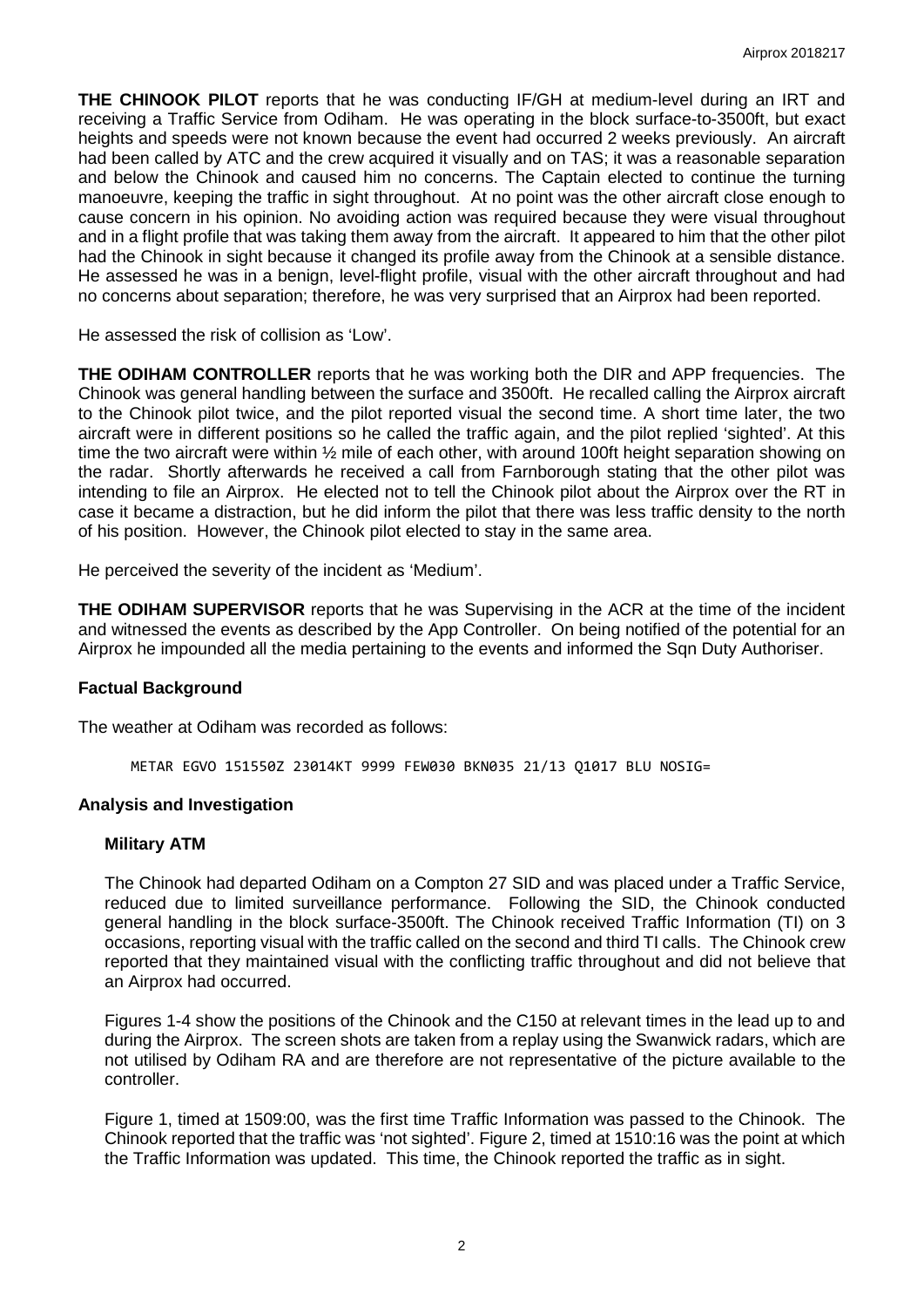

(Chinook Squawking 3640, C150 Squawking 4572)

Figure 3, timed at 1513:40, was the time at which Traffic Information was passed for a final time. The Chinook again reported visual with the traffic called. Figure 4 depicts CPA, which occurred at 1514:23. CPA was measured as 0.1nm lateral and 0ft vertical separation.



The Chinook was identified and placed under a Traffic Service which was appropriately reduced due to surveillance performance issues. The Odiham RA Controller passed timely and accurate Traffic Information on 3 occasions and the Chinook reported visual with the C150 twice, the final time about 30sec prior to CPA. Given this, the Odiham RA Controller correctly discharged their duties for the provision of a Traffic Service in accordance with CAP 774.

# **UKAB Secretariat**

 $\overline{\phantom{a}}$ 

The C150 and Chinook pilots shared an equal responsibility for collision avoidance and not to operate in such proximity to other aircraft as to create a collision hazard<sup>[1](#page-2-0)</sup>. If the incident geometry

<span id="page-2-0"></span><sup>1</sup> SERA.3205 Proximity. MAA RA 2307 paragraphs 1 and 2.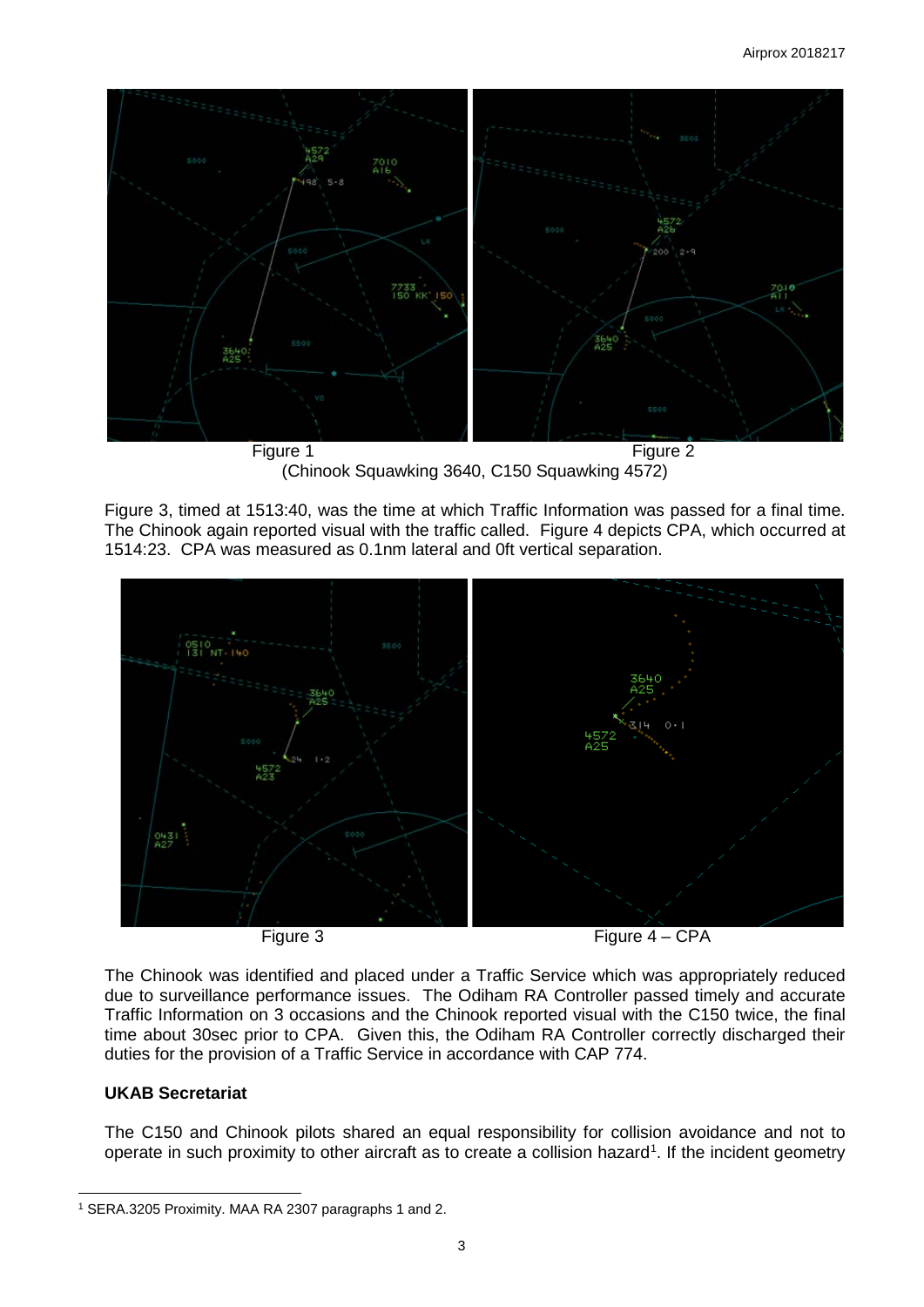is considered as converging, then the C150 pilot was required to give way to the Chinook<sup>[2](#page-3-0)</sup>. If the incident geometry is considered as overtaking, then the C150 pilot had right of way and the Chinook pilot was required to keep out of the way of the other aircraft by altering course to the right<sup>[3](#page-3-1)</sup>.

### **Comments**

## **HQ JHC**

The crew were carrying out exercises as briefed in an assigned block under an appropriate Traffic Service. The Chinook pilot reported that he was visual with the GA traffic throughout the manoeuvre having been given TI by ATC and was surprised to hear about the Airprox after landing. His assessment of distance to the other aircraft differs vastly from the C150 pilot's account and the radar recorded CPA. Given the choice of area for the C150 pilot's stalling exercise near an active military airfield, had the C150 pilot been talking to an Odiham controller he may have been better placed to receive his own TI.

#### **Summary**

l

An Airprox was reported when a C150 and a Chinook flew into proximity about 5nm SW of Reading at 1514hrs on Thursday 15th August 2018. Both pilots were operating under VFR in VMC, the C150 pilot was not in receipt of an ATS and the Chinook pilot in receipt of a Traffic Service from Odiham.

### **PART B: SUMMARY OF THE BOARD'S DISCUSSIONS**

Information available consisted of reports from the pilots of both aircraft, transcripts of the relevant RT frequencies, radar photographs/video recordings, reports from the air traffic controllers involved and reports from the appropriate ATC and operating authorities.

The Board first looked at the actions of the C150 pilot. He was listening out on the Farnborough LARS frequency, wearing a listening squawk so that Farnborough could contact him if required. Acknowledging the JHC comments regarding the efficacy of using Odiham for a Traffic Service, members opined that the Farnborough and Odiham tasks were so closely entwined, and the airspace so congested in the area, that it was difficult to say which unit the C150 pilot would have been better off talking to. Anecdotal evidence suggested that he would be unlikely to get a Traffic Service from either and, whilst instructing, may not want one anyway given that he was generally manoeuvring and focusing on instructing his student. Nevertheless, without an ATS or a CWS, the pilot was relying on look-out as a final barrier to mid-air collision, and it was ironic that the incident had occurred whilst he was demonstrating lookout techniques in the opposite direction. This demonstrated the importance of a robust all-round look-out at all times, and GA members commented that, before raising the left-wing to check the area he was turning into, the instructor should also have raised the right-wing to confirm there was no other aircraft that might be conflicting from the outside of the turn. Although clearly aware of the Chinook in the area, the C150 pilot's mental model was that they were operating in different parts of the airspace. Unfortunately, when the Chinook turned onto a westerly heading towards the C150, the instructor was looking in the opposite direction and, to compound matters, the C150's high-wing obscured the Chinook from view as it got closer. Cognisant of the disparity in the assessments of separation from the C150 pilot and the Chinook pilot, the Board wondered whether there was a certain amount of startlement in the C150 pilot's assessment. However, noting that the radar showed the two aircraft at the same height and only 0.1nm apart, they concluded that the two aircraft had indeed been very close.

Turning to the Chinook pilot, the Board couldn't reconcile his estimate of separation with either the radar recording or the C150 pilot's perception. They at first wondered whether he had seen another aircraft, but were told that there was nothing in the vicinity close enough to mistake, bearing in mind he had been given Traffic Information 3 times and had the C150 on his TAS. They then wondered whether

<span id="page-3-0"></span><sup>2</sup> SERA.3210 Right-of-way (c)(2) Converging. Converging. MAA RA 2307 paragraph 12.

<span id="page-3-1"></span><sup>3</sup> SERA.3210 Right-of-way (c)(3) Overtaking. MAA RA 2307 paragraph 14.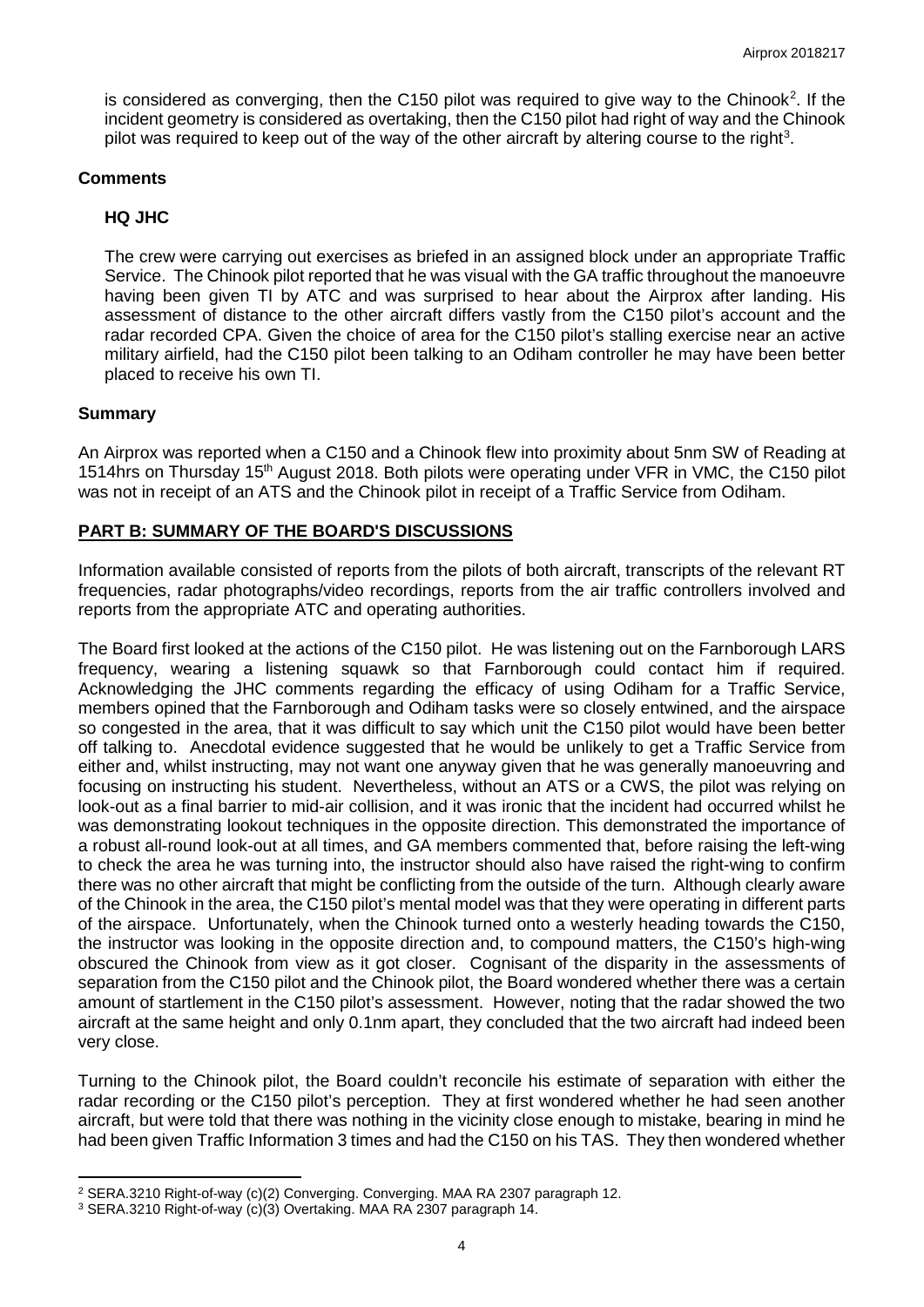he had misremembered the incident, commenting that he said he had written his report two weeks after the event. However, the JHC representative had spoken directly to the pilot and thought that the pilot was remembering the correct incident; it was simply that, in being visual with the C150 throughout, the Chinook pilot just didn't perceive the confliction to be as serious as the other pilot. Questioning the veracity of the radar, the Board were told that the NATS radars had exceptional coverage in that area and that although the radar tolerance could be up to +/-0.25nm, this degree of error was more likely to be at range from the radar head, which was not the case here. Furthermore, the two aircraft were showing the same SSR height according to the radar, and this was likely to be correct (albeit SSR tolerance was +/-200ft). Acknowledging that the Chinook pilot was visual with the C150 and obviously content with the separation, they wondered how he had come so uncomfortably close whilst tracking towards another aircraft. Some members wondered whether the Chinook pilot had been relying on the C150 pilot to give way, given that the Chinook was on the right. In this respect, an analysis of the radar returns seemed to indicate that the Chinook pilot had rolled out of his turn behind the wing-line of the C150 and so was in an overtaking situation at that point (being greater than 20º behind the wing-line). Although there may have been opportunities for the C150 pilot to have seen the Chinook before it turned, effectively, it appeared that the Chinook pilot had therefore turned into conflict with the C150 (whose pilots were probably task-focused on stall recoveries at the time).

For their part, the Board thought that there was very little more that ATC could have done in this case, the Odiham controller had given Traffic Information on the C150 twice before the Chinook pilot had reported visual. Seeing the geometry continue to close, and possibly a sign that he thought that the separation might result in conflict, the controller updated the Traffic Information at 1nm, despite the Chinook pilot having already called visual with the C150, and again the Chinook pilot reported visual. As a result, the Board agreed that the controller had discharged his duties correctly. There was some discussion about his decision not to tell the Chinook pilot on frequency that an Airprox had been reported, with some members agreeing with the decision and some believing that had the pilot been told it may have focused the incident in his mind. Nevertheless, the Supervisor had informed the Duty Authoriser, thinking that that would be enough to ensure the pilot was told of the incident on landing. Disappointingly, somewhere along the line, communication had broken down and the Chinook pilot did not appear to have been told for two weeks.

Finally, the Board discussed the cause of the Airprox and revisited whether it was for the C150 pilot to give way to the Chinook on his right or for the Chinook to avoid the C150 that he was overtaking. Members agreed that the geometry was on the cusp between approaching from the right and overtaking, but all agreed that, having the C150 in sight, the Chinook pilot should not have continued to track towards it to the extent he did in either circumstance because he could not know whether the C150 pilot had seen him or not. With the Chinook hidden by the high-wing configuration, the Board thought that although the C150 pilot should adopt mitigations to account for his aircraft's blind-spots, he could not reasonably have been expected to see the much faster Chinook as it bore down upon him from the right-rear quadrant. After much debate, the Board agreed that, ultimately, the cause of the incident had been that the Chinook pilot had turned into conflict with the C150. However, because of the Chinook pilot's sanguine report of separation compared to the radar recording and the C150 pilot's report, there followed a very lengthy discussion as to the risk involved. Whilst all agreed that there had been a risk of collision, the Board was split between those who thought that seeming inaction by the Chinook pilot had meant that the separation was such that it had been a Category A incident (a serious risk of collision where separation was reduced to the bare minimum), and those who believed that, notwithstanding the C150 pilot's assessment of the Chinook 'filling the windscreen' and that 'they would have been struck by the rotor disc if the Chinook had not been very slightly higher than them', in being visual with the C150, the Chinook pilot must have assessed that he would miss the C150 (and had perceived 300ft vertical separation). The debate ebbed and flowed and, in the end, the Chairman put it to a vote. By a majority of 1, the latter was agreed; Risk Category B, safety had been much reduced below the norm.

# **PART C: ASSESSMENT OF CAUSE AND RISK**

Cause: The Chinook pilot turned into conflict with the C150.